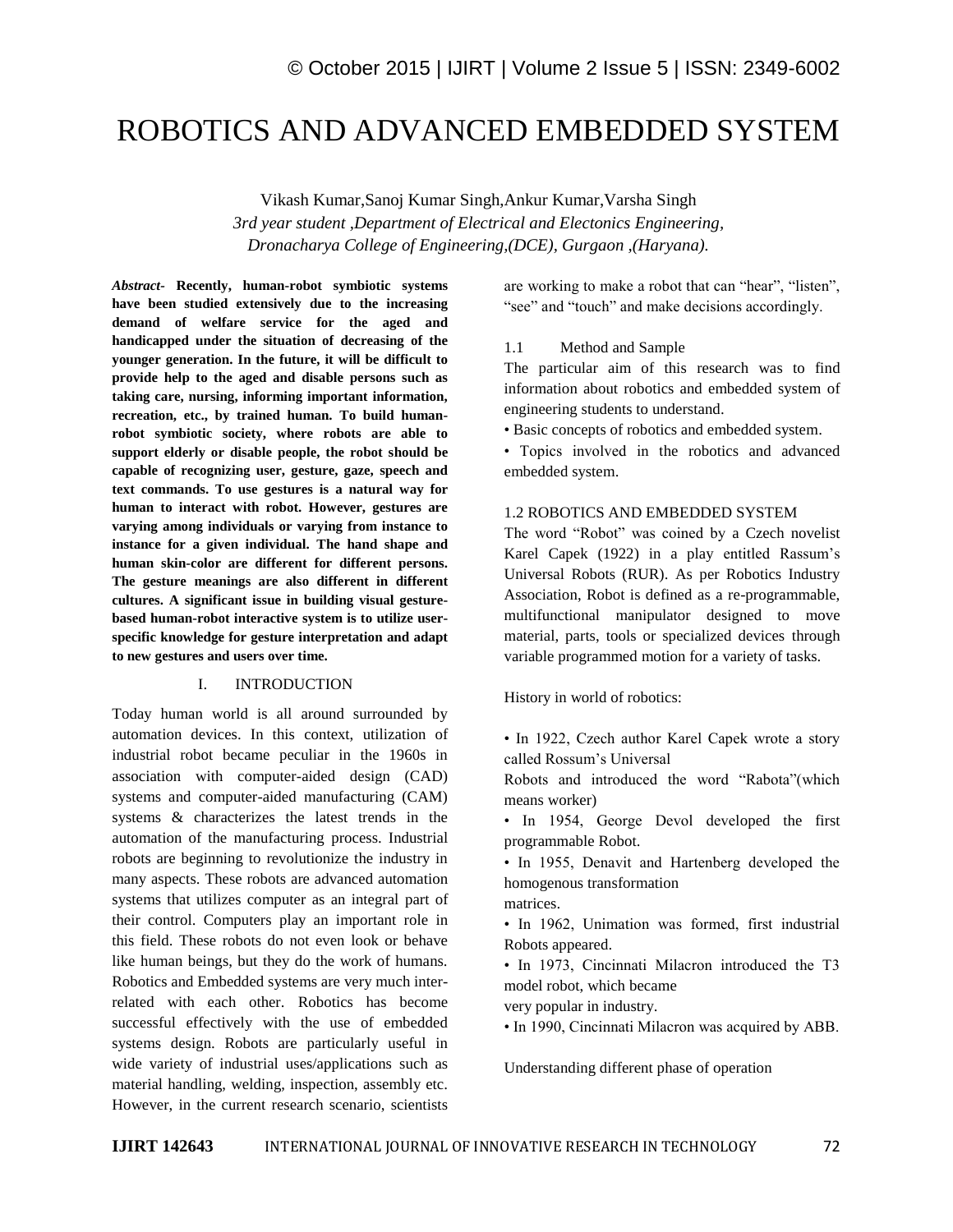A robot typically has sensors to sense its environment, particularly to make sure that it does not hit any obstacles in its way. The robot usually has a 3-phase sequence of operations:

 $\Box$  Sense - observation  $\Box$  Process - analysis and planning  $\Box$  Action - movement of some kind

1.3 MAJOR COMPONENTS OF ROBOT Robots are of different shape and sizes. These are consisting of various components such as controller, manipulator, end effector, power suppy and a means for programming.

# **1.3.1 Controller**

A controller is the main component of robot which coordinates all the movements or

locomotion process of the associated mechanical system. It also receives some inputs

from the surrounding atmosphere with the help of various sensors. The heart of

controller is generally a microprocessor which controls the instructions related with

input/output and monitoring devices. Motion control mechanisms consisting of

actuators, linkages, amplifiers etc. respond to the commands issued by the controller.

Movement in actuators is initiated by a set of instructions i.e. program stored in the

# **1.3.2 Manipulator**

The manipulator is considered as the arm of robot for doing motion in a particular

direction. It can be acknowledged by method of control, power source, actuation of

the joints and several other parameters. Manipulator is generally made up of a set of

segments and joints where segments are joined together by joints to provide the robot

arm to-and-fro motion. Joints provide either linear (straight line) or rotary (circular)

movement. In human body, as muscles provide the strength to move the arms in a

particular direction, the same function is done by actuator in a robot to move its arms

according to programmed paths. An actuator is a motor or valve which converts

power into robotic movements. In this way, actuators provide two types of

movements: linear and rotary. These kinds of actuators are also used external to the

robot frame mainly to move work-pieces. Tachometer is used to calculate the speed

of device. In robotics, tachometer is used to examine the acceleration and

deceleration of robotic arm's movements.

## **1.3.3 End Effector**

Another name for end effector is robot's hand. It is basically attached with the

manipulator for performing various tasks such as gripping, grasping, stretching,

transporting, lifting, manoeuvring, and other operations in work-piece. End effector is

considered as most important part of robotic system as it efficiency defines how well

the end effector meets the duty requirements

### **1.3.4 Means for programming**

There must be a memory storage device for storing various movements carried by

robotic arms. For this purpose, some programming is used to trace all the movementsinto therobot'smemory

### II. CONCLUSION

According with results we consider the next conclusions:

• It is important to note that the engineering level education needs a special field of study. One of the reasons for this is that the concepts managed in this level are complex, comparing with the concepts in lower level education. The engineering students need to be able to combine and apply new and previous knowledge to solve real situations.

• today we find most robotics working for people in industries, factories, and laboratories. Robots are useful in many ways. For instant, it boost economy because business need to be effected to keep up with the industries competition.